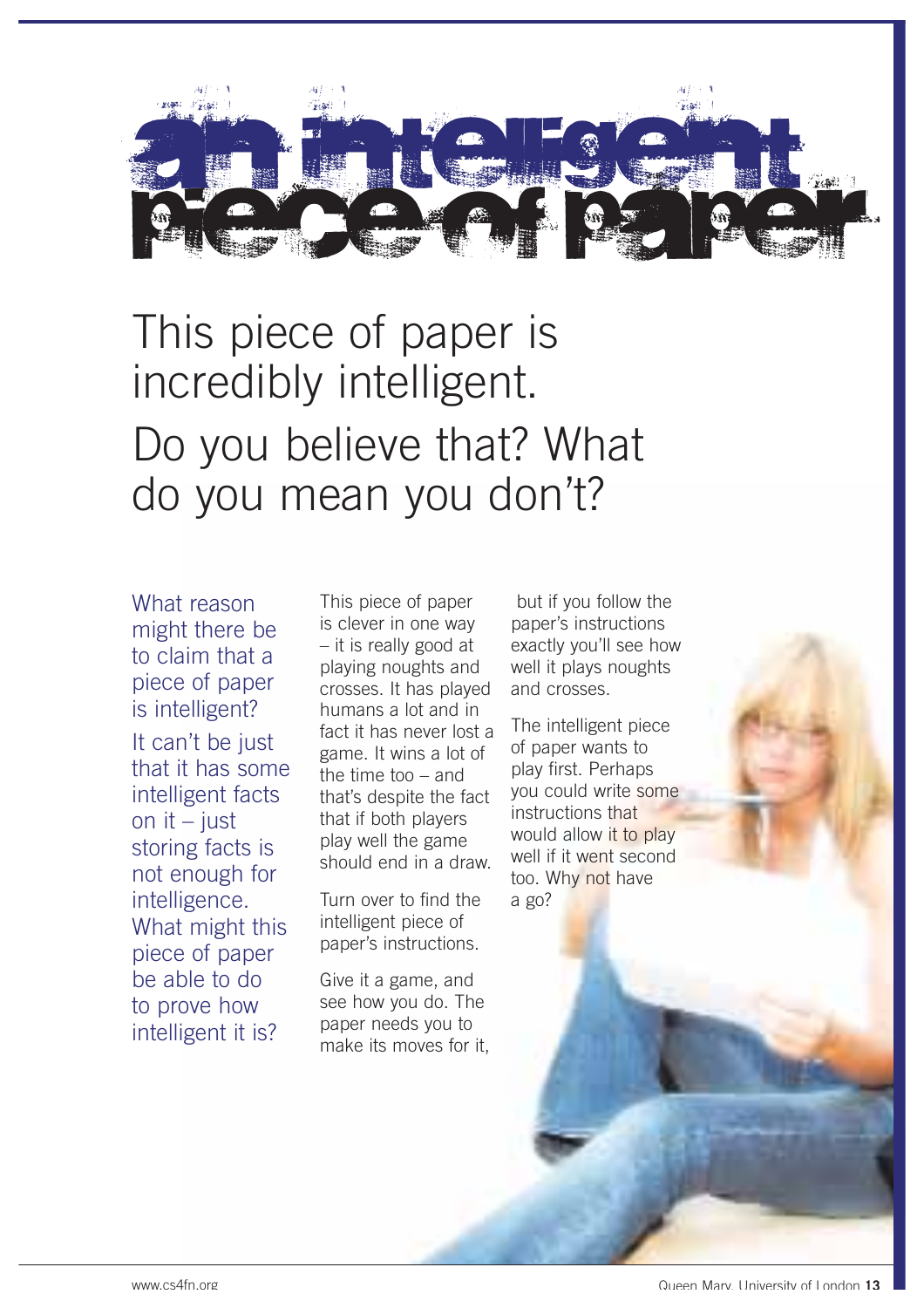

Hello. It's nice to be playing with you, especially since I'm an incredibly intelligent piece of paper and will probably beat you.

# **Please draw me a noughts and crosses grid**

I am X and I go first. Please do the following for me.

# **For my first move:**

Draw an X in a corner for me.

## **For my second move:**

If you did not go there already then draw an X in the opposite corner to my first move for me.

Otherwise put an X in a free corner for me.

# **For my third move:**

If there are two Xs and a space in a line (in any order) then put an X in that space and I win!

Otherwise if there are two 0s and a space in a line then put an X in that space. Ha!

Otherwise put an X in a free corner for me.

## **For my fourth move**

If there are two Xs and a space in a line (in any order) then put an X in that space and I win!

Otherwise if there are two 0s and a space in a line then put an X in that space for me.

Otherwise put an X in a free corner.

#### **For my fifth move:**

Put an X in the free space for me.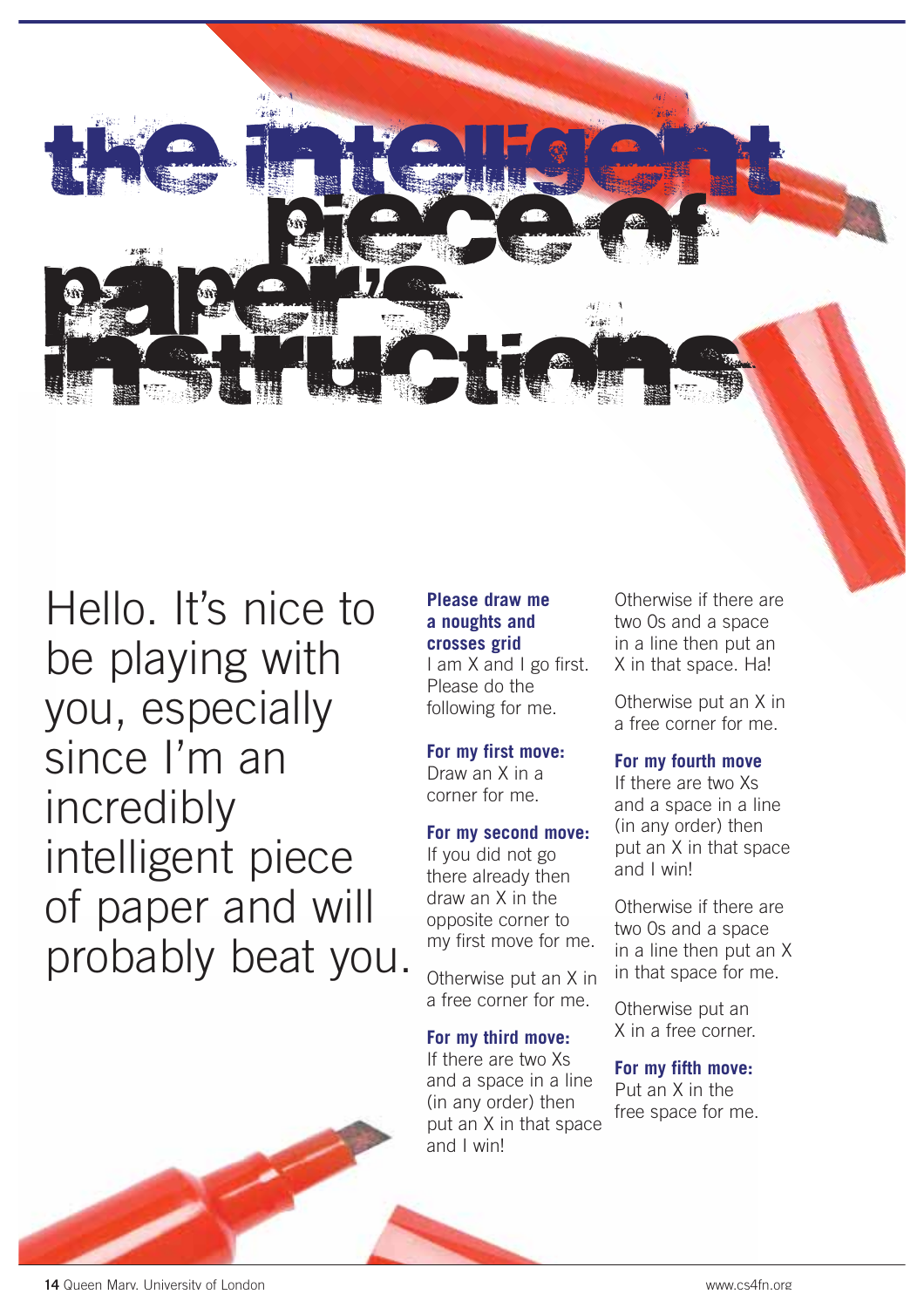

Our piece of paper's claim to intelligence is based on what it can do, but all it is doing is blindly following rules. That is all computers do. They follow instructions a bit like the ones for playing noughts and crosses. Everything you have seen any computer do was done like that.

Most people would say the paper isn't intelligent. It is the person, the programmer, who wrote the rules who has the intelligence. That may be true, but even so computers can do lots of clever things just by following rules like that.

Often they can even do things better than the programmers who wrote their rules, like chess computers for example.

Back in the 1950s computers had existed long enough that people started to suggest that one day computers would beat humans at chess. "This is of course nonsense," wrote chess expert Edward Lasker. Perhaps he was sure it took intelligence to play chess well and surely machines just following rules could not out-think humans. But he was wrong…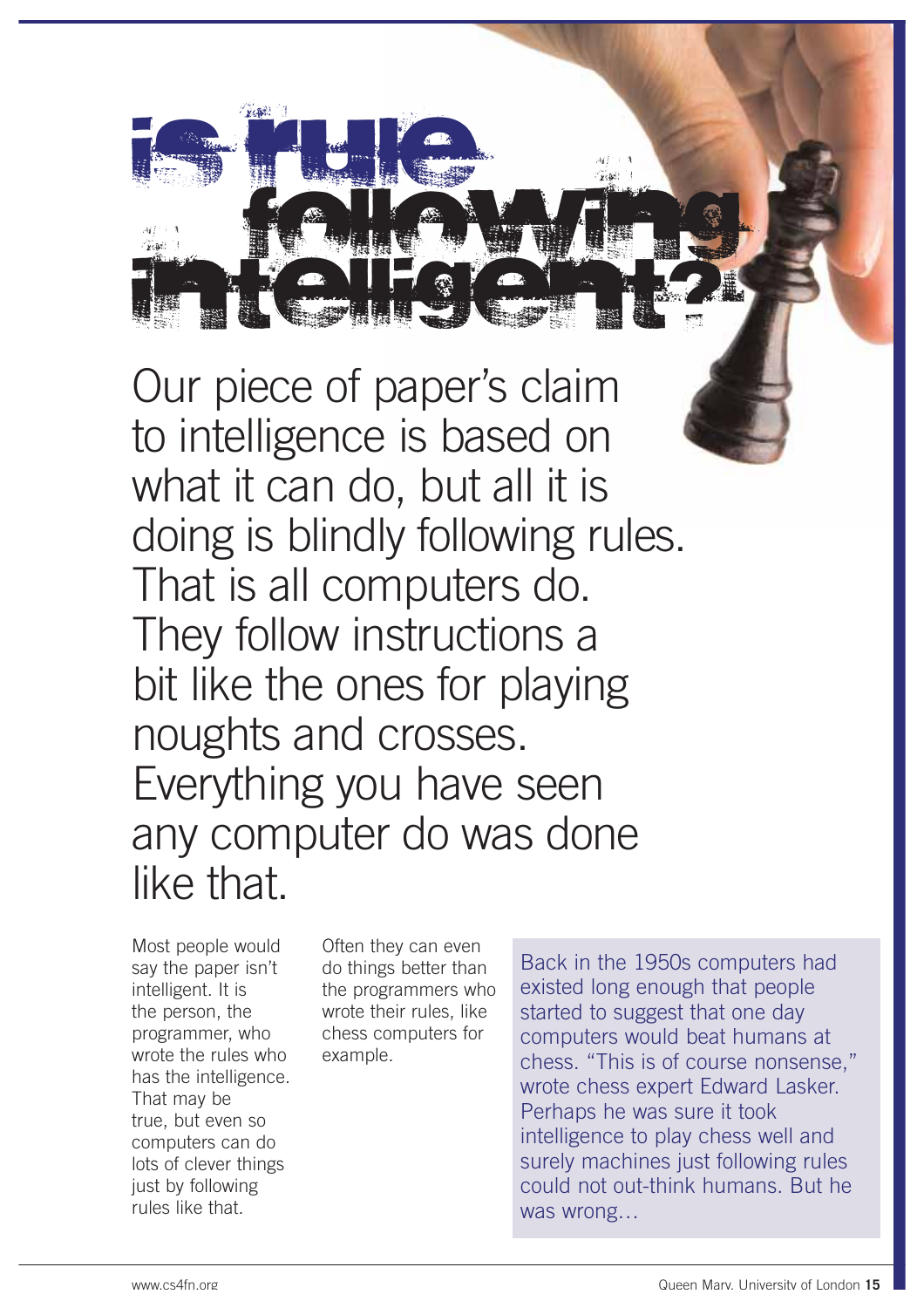

In 1997, computer company IBM's Deep Blue supercomputer beat the reigning world chess champion, Garry Kasparov in a chess tournament. Deep Blue was just a machine following a set of rules like our noughts and crosses instructions. It just takes more instructions to play chess well.

#### **Who is the smartest of them all?**

Presumably because Garry had seen too many Terminator films (and because he thought he was the most intelligent creature on the planet until he lost), he said afterwards:

"I'm not afraid to admit that I'm afraid."

# **The mighty fall**

Kasparov went on to become a Russian politician. Some say Deep Blue is doing airline reservations in an American airport. So the next time the computer double books you on a flight or loses your bags. remember it just could have been the best chess player on the planet who did it!

…and maybe if the computers get too smart for their own good, we could just punish them by giving them dull jobs to do. Ha!

#### **The computer revolution**

Perhaps giving Artificial Intelligences (or AIs) dumb jobs to do is not such a good idea. It's that sort of treatment that has led in the past to workers overthrowing their rulers – so maybe that's how the real computer revolution will start!

#### **Beating your maker**

Kasparov was the best chessplaying human at the time. He could easily beat any of the programmers who wrote Deep Blue's instructions. The computer could play far better than its programmers!

The Chinese game of Go is actually much harder than chess. So far humans are much better than computers at playing Go.

**Go! Go! Go!**

**16** Queen Mary, University of London

www.cs4fn.org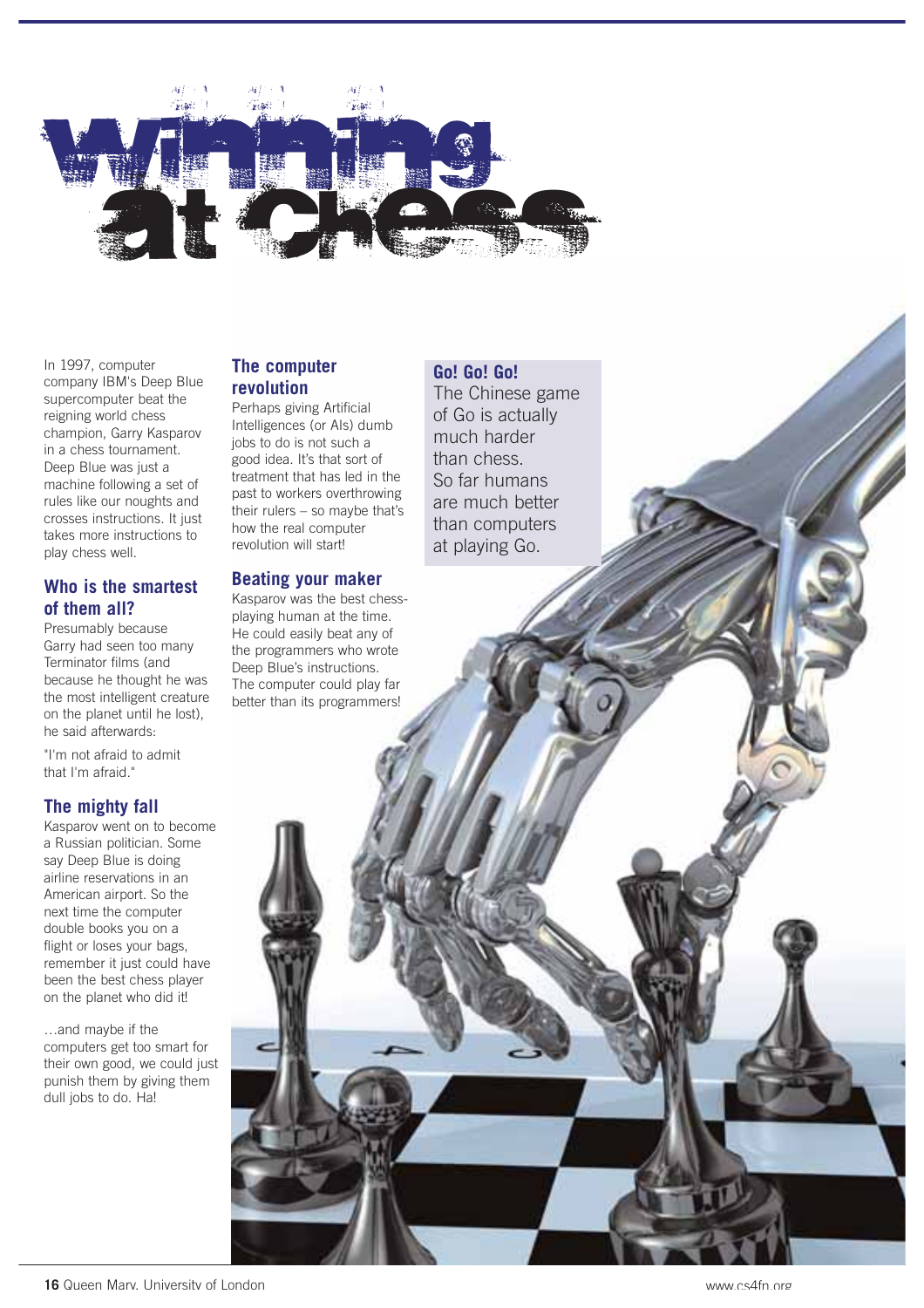

A chess computer plays the game in a different way to a human player. It plays lots of pretend games before making each move, trying out as many moves as possible and following the game through, trying different moves for the other player too. The computer then picks the move that gives it the best chance of winning.

Good chess players like Kasparov will look a few moves ahead, but nowhere near as far as a chess computer. It is too hard to do and would take too long. Human players instead look for patterns in the game and know from past experience the best kind of move to make given the pattern.

Experts in other areas, like firefighters, doctors or musicians, do the same thing. Experts don't think through all the hundreds of possible choices they could make in any situation before deciding which is best. Instead they recognise the situation and come up with a solution. When they think through how it will work, if it seems good enough, then

they go with it. Their expertise comes from having seen so many situations in the past that their first solution, based on their experience, is usually very good.

Some scientists think that's what 'intuition' is – instantly matching the current situation to something similar the expert has seen before.